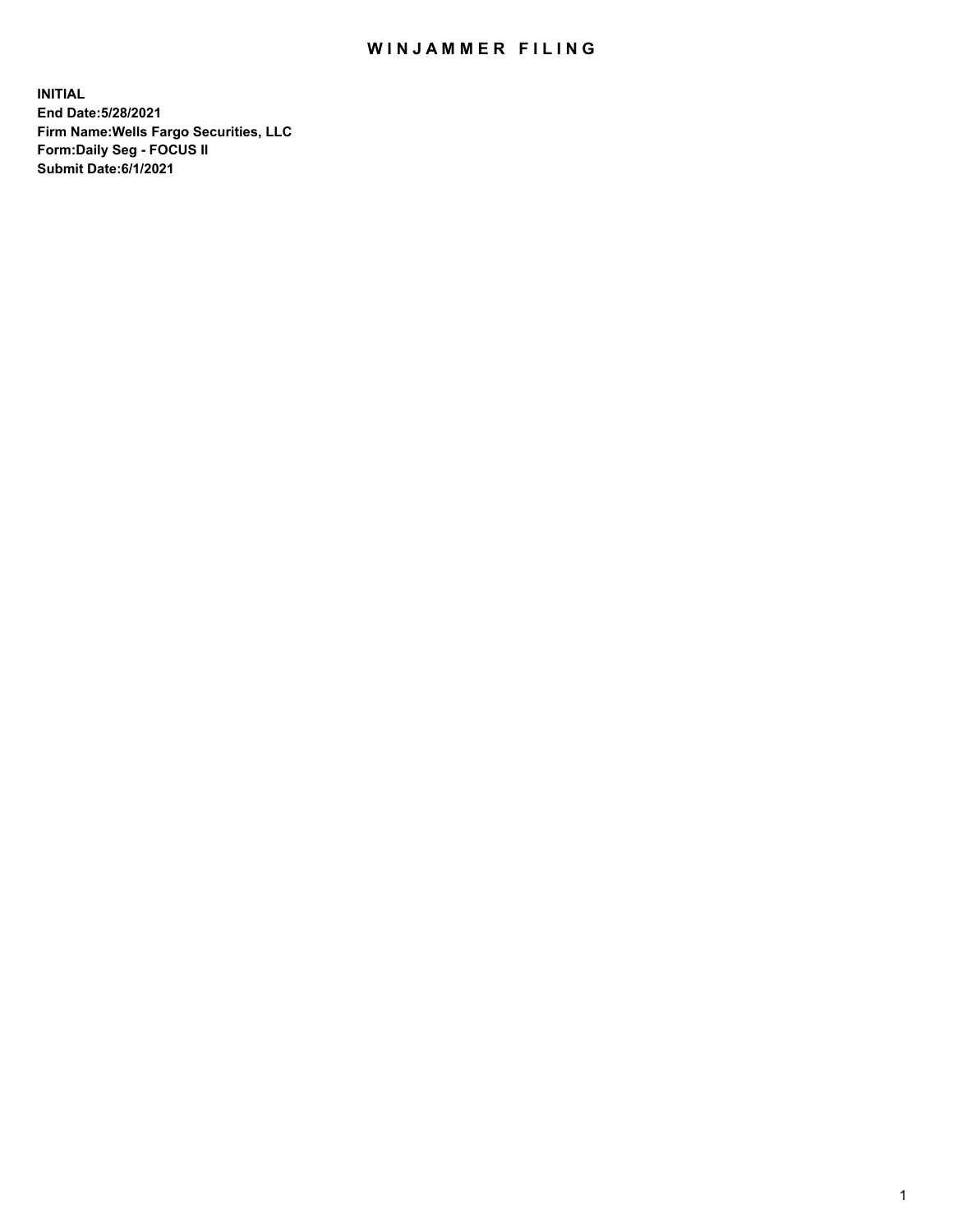**INITIAL End Date:5/28/2021 Firm Name:Wells Fargo Securities, LLC Form:Daily Seg - FOCUS II Submit Date:6/1/2021 Daily Segregation - Cover Page**

| Name of Company                                                                                                                                                                                                                                                                                                                | <b>Wells Fargo Securities LLC</b>                              |
|--------------------------------------------------------------------------------------------------------------------------------------------------------------------------------------------------------------------------------------------------------------------------------------------------------------------------------|----------------------------------------------------------------|
| <b>Contact Name</b>                                                                                                                                                                                                                                                                                                            | <b>James Gnall</b>                                             |
| <b>Contact Phone Number</b>                                                                                                                                                                                                                                                                                                    | 917-699-6822                                                   |
| <b>Contact Email Address</b>                                                                                                                                                                                                                                                                                                   | james.w.gnall@wellsfargo.com                                   |
| FCM's Customer Segregated Funds Residual Interest Target (choose one):<br>a. Minimum dollar amount: ; or<br>b. Minimum percentage of customer segregated funds required:% ; or<br>c. Dollar amount range between: and; or<br>d. Percentage range of customer segregated funds required between:% and%.                         | 270,000,000<br>$\overline{\mathbf{0}}$<br>0 <sub>0</sub><br>00 |
| FCM's Customer Secured Amount Funds Residual Interest Target (choose one):<br>a. Minimum dollar amount: ; or<br>b. Minimum percentage of customer secured funds required:% ; or<br>c. Dollar amount range between: and; or<br>d. Percentage range of customer secured funds required between:% and%.                           | 40,000,000<br><u>0</u><br>00<br>0 <sub>0</sub>                 |
| FCM's Cleared Swaps Customer Collateral Residual Interest Target (choose one):<br>a. Minimum dollar amount: ; or<br>b. Minimum percentage of cleared swaps customer collateral required:% ; or<br>c. Dollar amount range between: and; or<br>d. Percentage range of cleared swaps customer collateral required between:% and%. | 400,000,000<br><u>0</u><br>0 <sub>0</sub><br>00                |

Attach supporting documents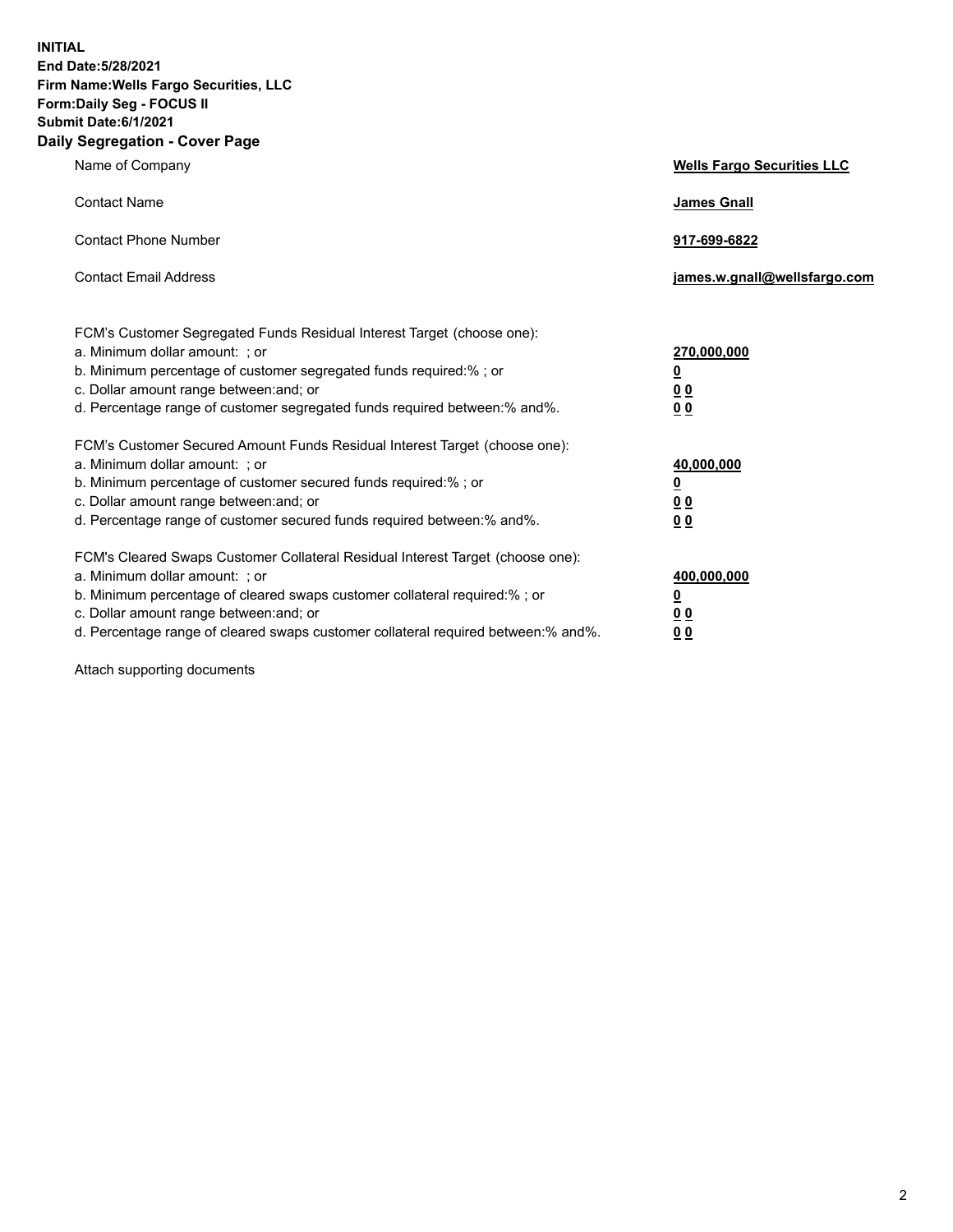**INITIAL End Date:5/28/2021 Firm Name:Wells Fargo Securities, LLC Form:Daily Seg - FOCUS II Submit Date:6/1/2021 Daily Segregation - Secured Amounts** Foreign Futures and Foreign Options Secured Amounts Amount required to be set aside pursuant to law, rule or regulation of a foreign government or a rule of a self-regulatory organization authorized thereunder **0** [7305] 1. Net ledger balance - Foreign Futures and Foreign Option Trading - All Customers A. Cash **236,461,626** [7315] B. Securities (at market) **225,288,819** [7317] 2. Net unrealized profit (loss) in open futures contracts traded on a foreign board of trade **27,579,192** [7325] 3. Exchange traded options a. Market value of open option contracts purchased on a foreign board of trade **29** [7335] b. Market value of open contracts granted (sold) on a foreign board of trade **-30,572** [7337] 4. Net equity (deficit) (add lines 1. 2. and 3.) **489,299,094** [7345] 5. Account liquidating to a deficit and account with a debit balances - gross amount **3,763,340** [7351] Less: amount offset by customer owned securities **-3,762,600** [7352] **740** [7354] 6. Amount required to be set aside as the secured amount - Net Liquidating Equity Method (add lines 4 and 5) **489,299,834** [7355] 7. Greater of amount required to be set aside pursuant to foreign jurisdiction (above) or line 6. **489,299,834** [7360] FUNDS DEPOSITED IN SEPARATE REGULATION 30.7 ACCOUNTS 1. Cash in banks A. Banks located in the United States **64,011,227** [7500] B. Other banks qualified under Regulation 30.7 **56,943,401** [7520] **120,954,628** [7530] 2. Securities A. In safekeeping with banks located in the United States **120,516,229** [7540] B. In safekeeping with other banks qualified under Regulation 30.7 **0** [7560] **120,516,229** [7570] 3. Equities with registered futures commission merchants A. Cash **64,913,808** [7580] B. Securities **109,777,511** [7590] C. Unrealized gain (loss) on open futures contracts **-32,753,094** [7600] D. Value of long option contracts **29** [7610] E. Value of short option contracts **-30,572** [7615] **141,907,682** [7620] 4. Amounts held by clearing organizations of foreign boards of trade A. Cash **0** [7640] B. Securities **0** [7650] C. Amount due to (from) clearing organization - daily variation **0** [7660] D. Value of long option contracts **0** [7670] E. Value of short option contracts **0** [7675] **0** [7680] 5. Amounts held by members of foreign boards of trade A. Cash **-13,105,468** [7700] B. Securities **215,132,072** [7710] C. Unrealized gain (loss) on open futures contracts **34,544,341** [7720] D. Value of long option contracts **0** [7730] E. Value of short option contracts **0** [7735] **236,570,945** [7740] 6. Amounts with other depositories designated by a foreign board of trade **0** [7760] 7. Segregated funds on hand **0** [7765] 8. Total funds in separate section 30.7 accounts **619,949,484** [7770] 9. Excess (deficiency) Set Aside for Secured Amount (subtract line 7 Secured Statement **130,649,650** [7380]

Page 1 from Line 8)

10. Management Target Amount for Excess funds in separate section 30.7 accounts **40,000,000** [7780] 11. Excess (deficiency) funds in separate 30.7 accounts over (under) Management Target **90,649,650** [7785]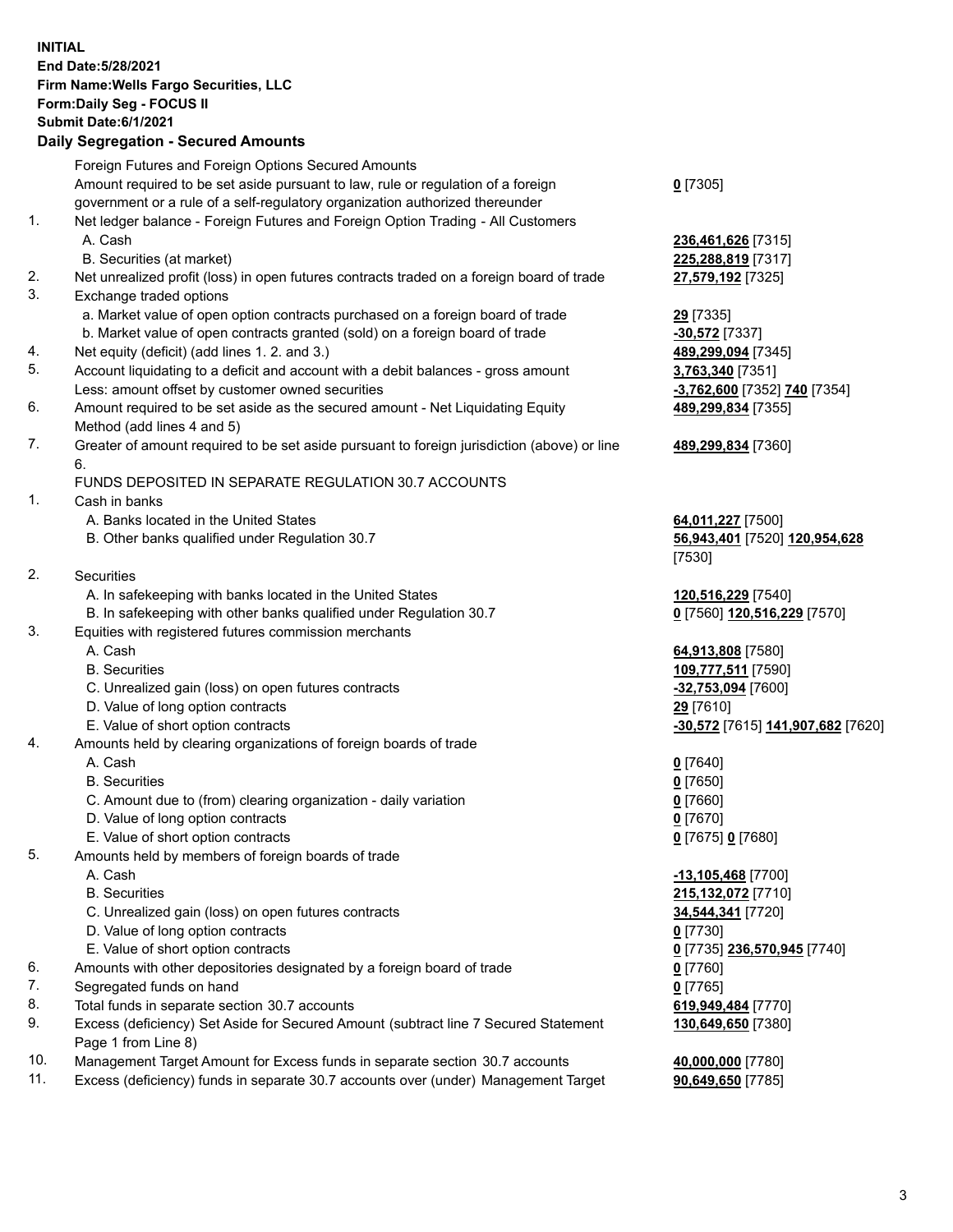**INITIAL End Date:5/28/2021 Firm Name:Wells Fargo Securities, LLC Form:Daily Seg - FOCUS II Submit Date:6/1/2021 Daily Segregation - Segregation Statement** SEGREGATION REQUIREMENTS(Section 4d(2) of the CEAct) 1. Net ledger balance A. Cash **3,555,726,867** [7010] B. Securities (at market) **1,938,835,711** [7020] 2. Net unrealized profit (loss) in open futures contracts traded on a contract market **-654,289,426** [7030] 3. Exchange traded options A. Add market value of open option contracts purchased on a contract market **661,162,036** [7032] B. Deduct market value of open option contracts granted (sold) on a contract market **-781,340,637** [7033] 4. Net equity (deficit) (add lines 1, 2 and 3) **4,720,094,551** [7040] 5. Accounts liquidating to a deficit and accounts with debit balances - gross amount **47,260,077** [7045] Less: amount offset by customer securities **-44,936,377** [7047] **2,323,700** [7050] 6. Amount required to be segregated (add lines 4 and 5) **4,722,418,251** [7060] FUNDS IN SEGREGATED ACCOUNTS 7. Deposited in segregated funds bank accounts A. Cash **158,217,334** [7070] B. Securities representing investments of customers' funds (at market) **37,138,748** [7080] C. Securities held for particular customers or option customers in lieu of cash (at market) **945,683,154** [7090] 8. Margins on deposit with derivatives clearing organizations of contract markets A. Cash **1,628,752,358** [7100] B. Securities representing investments of customers' funds (at market) **1,443,601,049** [7110] C. Securities held for particular customers or option customers in lieu of cash (at market) **993,152,557** [7120] 9. Net settlement from (to) derivatives clearing organizations of contract markets **128,579,703** [7130] 10. Exchange traded options A. Value of open long option contracts **661,162,036** [7132] B. Value of open short option contracts **-781,340,637** [7133] 11. Net equities with other FCMs A. Net liquidating equity **0** [7140] B. Securities representing investments of customers' funds (at market) **0** [7160] C. Securities held for particular customers or option customers in lieu of cash (at market) **0** [7170] 12. Segregated funds on hand **0** [7150] 13. Total amount in segregation (add lines 7 through 12) **5,214,946,302** [7180] 14. Excess (deficiency) funds in segregation (subtract line 6 from line 13) **492,528,051** [7190] 15. Management Target Amount for Excess funds in segregation **270,000,000** [7194] **222,528,051** [7198]

16. Excess (deficiency) funds in segregation over (under) Management Target Amount Excess